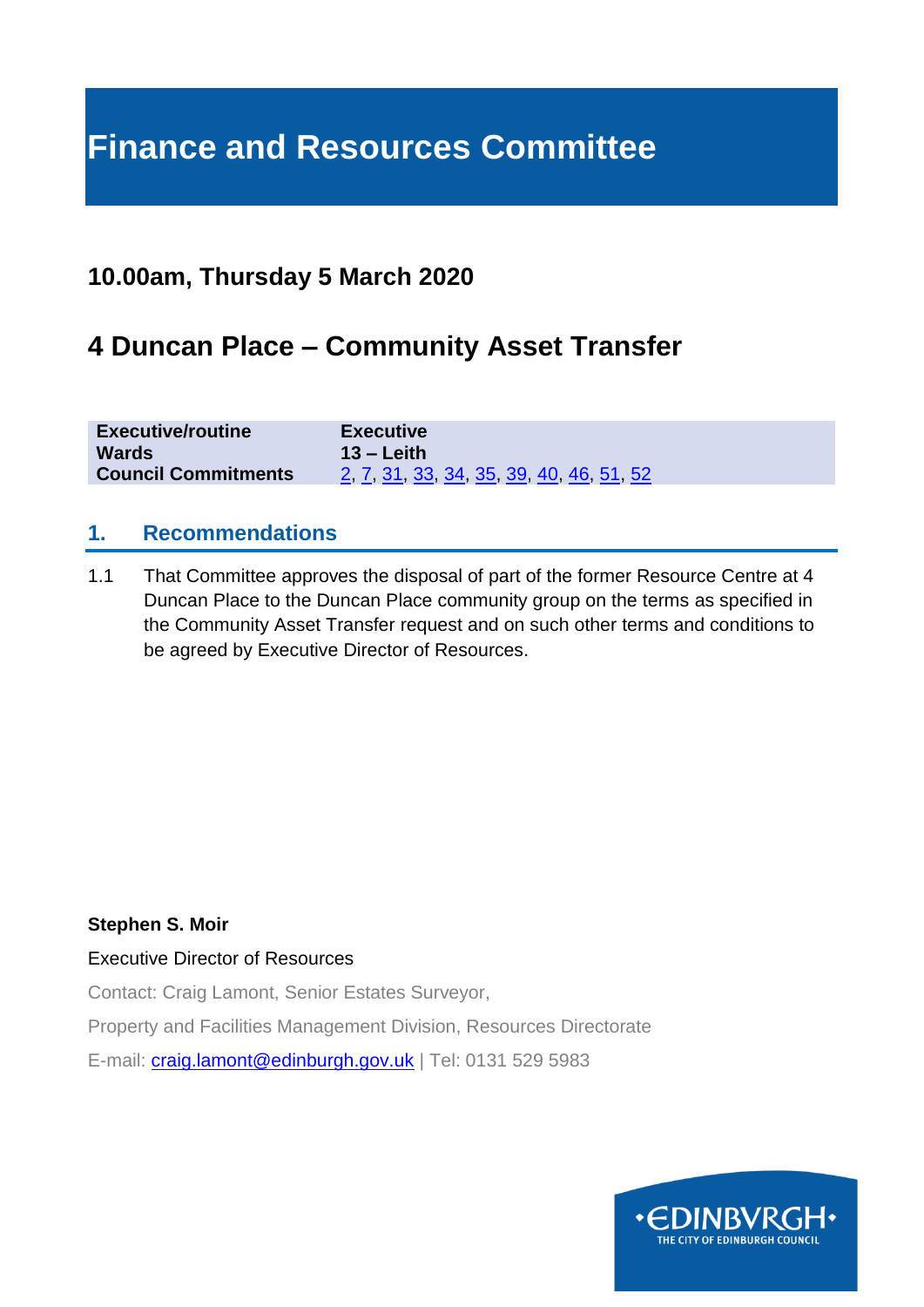**Report**

### **4 Duncan Place – Community Asset Transfer**

#### **2. Executive Summary**

2.1 This report seeks authority to dispose of part of the former Resource Centre located at 4 Duncan Place Edinburgh to the Duncan Place community group on the terms as specified in the Community Asset Transfer request which are outlined in this report. The proposed sale is a Community Asset Transfer under Part Five of the Community Empowerment (Scotland) Act 2015.

#### **3. Background**

- 3.1 The former Resource Centre building at Duncan Place housed a community centre and the gym hall and nursery accommodation for Leith Primary School. Following a succession of issues with the condition of the building, the facility was closed in September 2014 to allow intrusive surveys to be carried out.
- 3.2 On 9 December 2014, the Education, Children and Families Committee considered the outcome of the surveys and approved that the building should be demolished, and further work carried out to establish the options for replacement.
- 3.3 On 6 October 2015, the Education, Children and Families Committee approved that, due to the listed building status of part of the property, that part of the building should be retained. Committee also approved that a working group be set up to take forward discussions with the Duncan Place Management Committee, now renamed Duncan Place, to progress the possibility of a community asset transfer of the part of the building that would retained. The location and floor plans for this part are contained within appendices 9.1 and 9.2.
- 3.4 A working group was formed to take the project forward with Duncan Place with a remit to work together in applying for substantial external grant funding to renovate and upgrade the building to a condition suitable for occupation as a community facility.
- 3.5 On 12 June 2018, the Finance and Resources Committee noted the outcomes of the capital funding package; that construction work had commenced; and approved the principle of a Community Asset Transfer to assist Duncan Place in further revenue grant funding applications.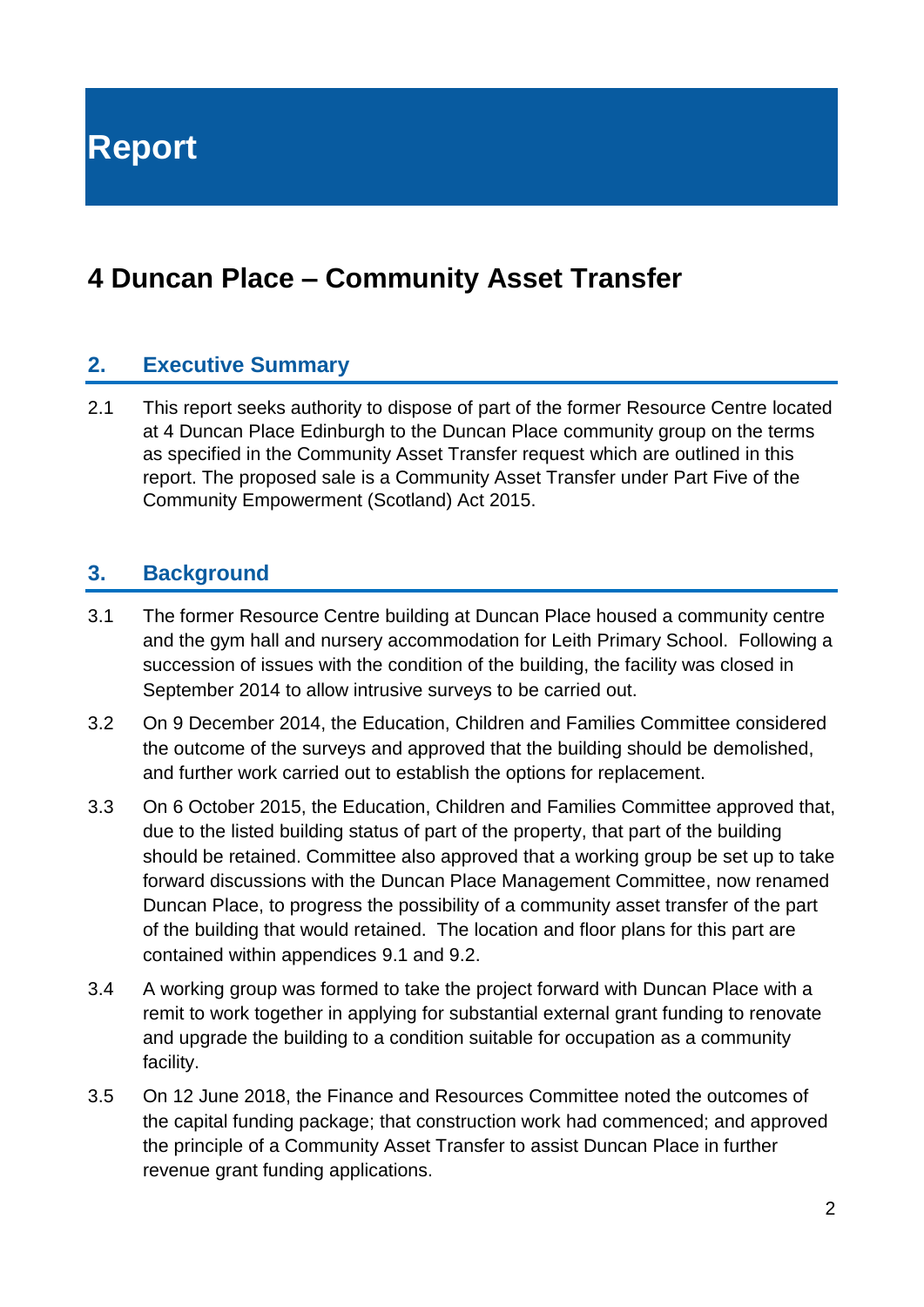3.6 Duncan Place submitted a formal Community Asset Transfer request to purchase the building on 14 November 2019. The purpose of this report is to finalise the approval of the Community Asset Transfer.

#### **4. Main report**

- 4.1 The decision of Committee, on 12 June 2018, facilitated the award of Big Lottery revenue funding of £425,270 to Duncan Place. This will be used to furnish the building, employ a Development Manager and cover building running costs and staff wages for the first five years of operation. The annual grant funding reduces year on year so that after year five Duncan Place receives no outside assistance, with the business case projecting that it will be self-financing by that time. The funding was conditional upon the asset transfer being for the heritable interest of the building.
- 4.2 Progressing on from the Working Group, Duncan Place submitted a formal Stage 2 [Community Asset Transfer](https://www.edinburgh.gov.uk/downloads/download/14369/duncan-place-business-case-documents) request under Part Five of the Community Empowerment (Scotland) Act 2015 to purchase the property. In accordance with Council policy on Community Asset Transfers, a panel comprising of elected members, council officials, third-party business leaders and the applicants was convened to consider the request. Prior to the panel meeting, the proposal was assessed using the Community Asset Transfer policy scoring matrix, which resulted in a strong, to very strong submission.
- 4.3 The request is to transfer the heritable interest of the building to Duncan Place at nil value. Scottish Government Guidance on community asset transfers clarifies that Local Authorities have a duty to secure Best Value for public money and can sell, or lease, at less than market value where there are wider public benefits to be gained from a transaction. In making a case for the transfer of an asset at less than market value, the Best Value themes must be evident and positive outcomes for a more prosperous and fairer Scotland should be the result. The matters which the relevant authority must consider include the following types of benefit:
	- Economic development;
	- Regeneration:
	- Public health;
	- Social wellbeing;
	- Environmental wellbeing;
	- Reducing inequalities of outcome from socio-economic disadvantage; and
	- Any other benefits that might arise through the alternative use of the asset.
- 4.4 An asset transfer at less than market value is justified when these additional benefits empower communities and align with local and national priorities to enable the delivery of Best Value across the public sector as a whole. The benefits should also contribute to the authority's policy objectives and local priorities. The Duncan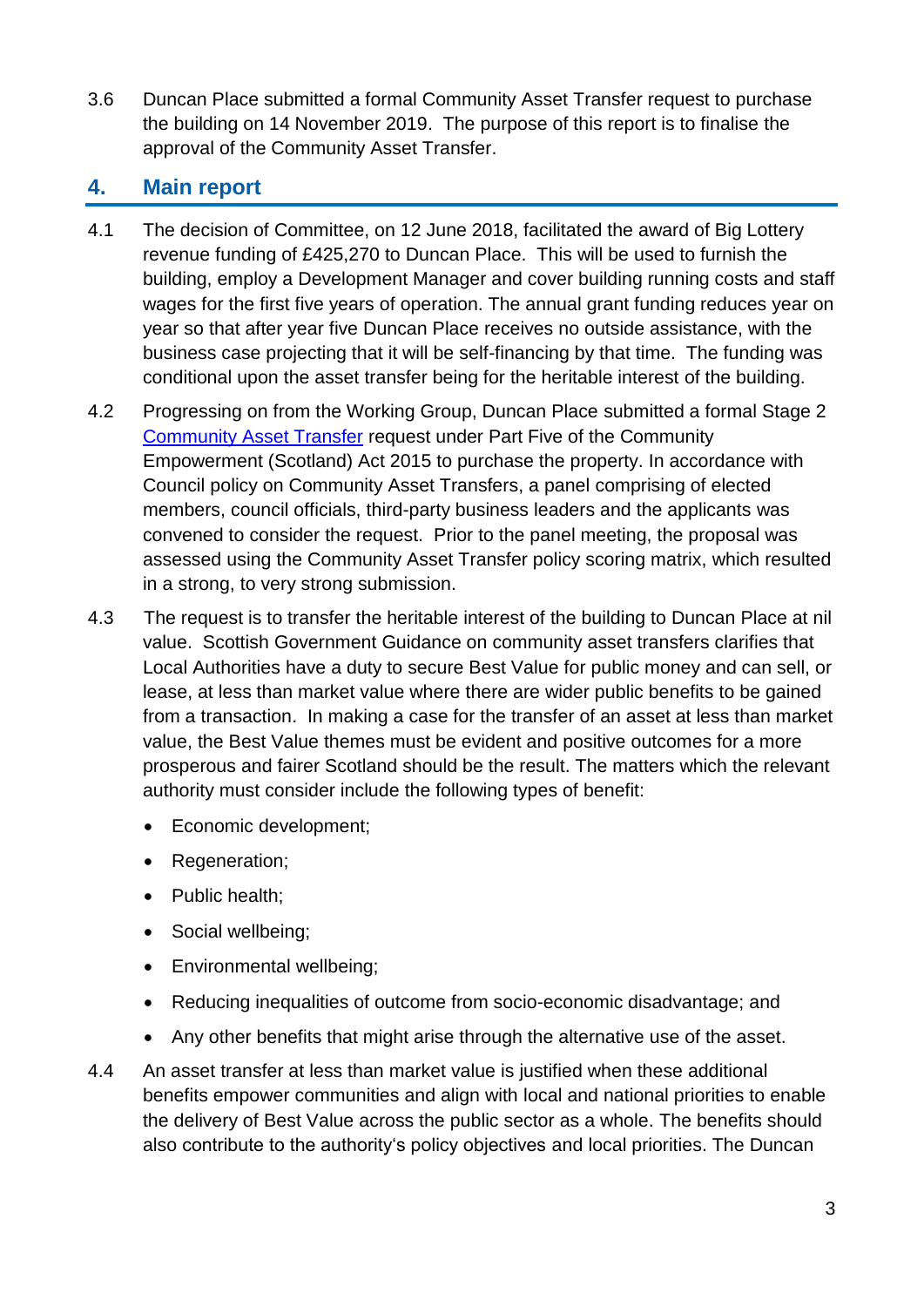Place Business Case evidences a wide range of Council Commitments that will be met as referenced in the header of this report.

- 4.5 Following the Government Guidance to address a transfer request at nil value, an independent joint valuation was carried out by Ryden Chartered Surveyors. Based on the asset being 'locked' for a community use, the value of the refurbished and upgraded property was placed at £750,000. Without the refurbishment grants being available and this listed property remaining in a near derelict condition, not only would the Council's liabilities and running costs have remained, but the value of the asset would be significantly lower.
- 4.6 The Guidance suggests that expert opinion may need to be sought to assess effectively the financial implications, the Best Value considerations and/or the proposed benefits. Duncan Place therefore commissioned an independent Social Impact Assessment of their planned activities to quantify the social worth of their proposals. Improvements in education & skills, employment & economy, health, housing, social services and a reduction in crime were all evaluated, resulting in an estimated saving to statutory services of £7,212,320 when taken over a period of ten years. The Social Impact Assessment Diagram is found at Appendix 9.3 and full details of the assessment are available in the [Business Plan](https://www.edinburgh.gov.uk/downloads/download/14369/duncan-place-business-case-documents) submitted with the Asset Transfer request. The predicted savings to statutory services arising from the Duncan Place proposals over a period of just ten years significantly exceeds the market value of the property. The transfer of this asset to Duncan Place for a nil purchase price demonstrates best use of the asset as well as achieving significant savings and best value to the Council, it's partners and to other authorities.
- 4.7 Compared with costs of maintaining other buildings whilst temporarily empty, the cost to the Council of retaining 4 Duncan Place in its previously un-occupiable condition is likely to have been in the region of £40,000 per annum.
- 4.8 In the event that the project does not meet its objectives, or it is discontinued or wound up, the future use and ownership of the building is determined by Section 80(2)(b) of Part Five of the Community Empowerment (Scotland) Act 2015. The intent being that should Duncan Place be wound up, a similar community or charitable use should continue with the building, failing which the asset reverts to the Scottish Ministers or to such charity as the Scottish Ministers may direct. Under the Guidance there is also the opportunity to protect the discount given on the purchase price whereby the authority can recover the property if it is no longer used by the community body for the agreed purpose or the body is wound up.
- 4.9 In summary, the terms proposed for the disposal of the property are as follows:

Purchaser: Duncan Place

Price £nil

Fees The purchaser is to meet the Council's reasonable legal fees and Property and Facilities Management's administration fee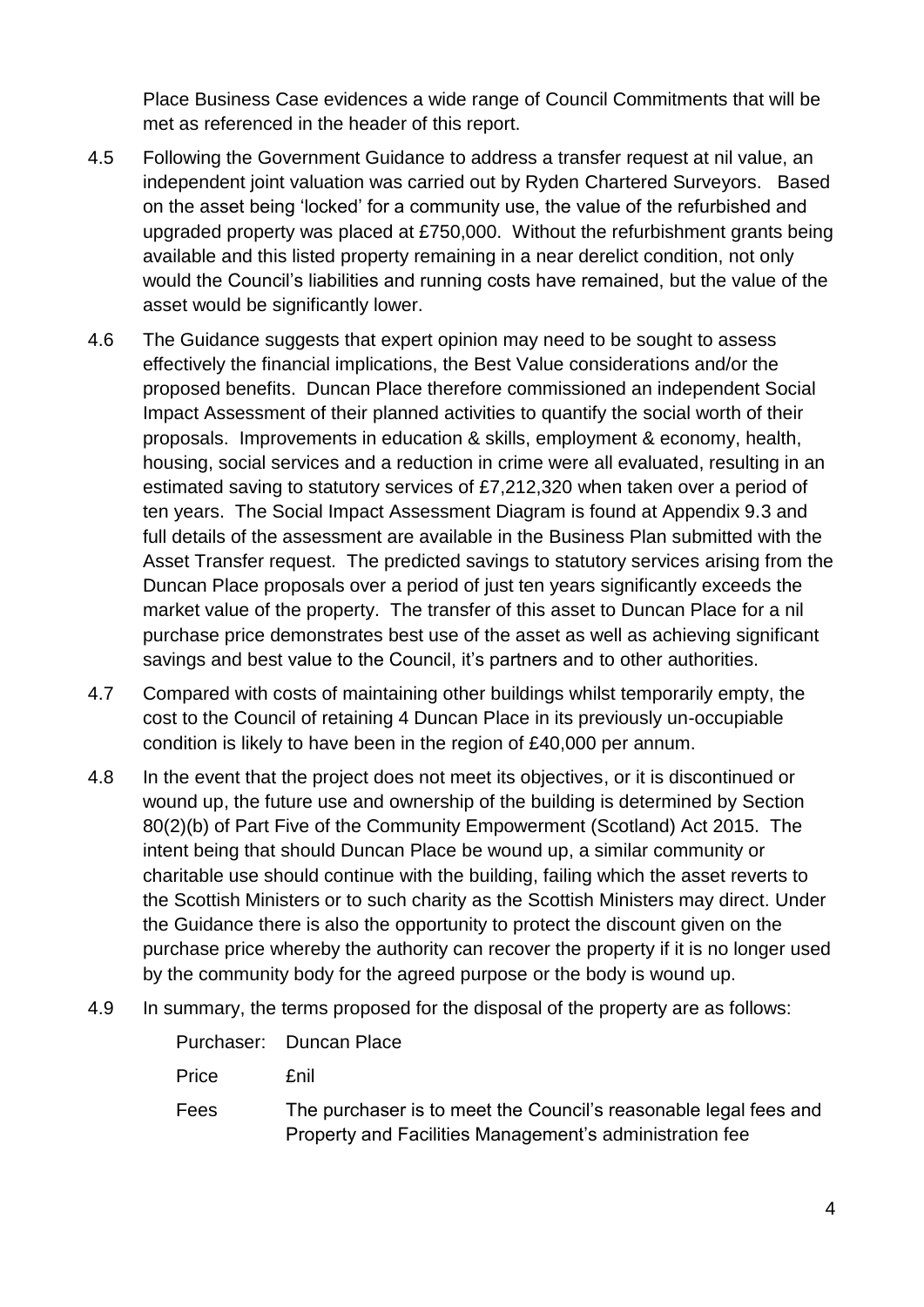- 4.10 The Stage 2 Community asset transfer request was presented to the panel on 19 December 2019, and having considered the submission, decided via a unanimous vote to recommend the asset transfer request for approval.
- 4.11 Notwithstanding the justification above, the particular history of this project merits consideration. The instruction from Education, Children and Families Committee, on 15 October 2015, to set up a working group had the specific intent of achieving the outcomes detailed in this report.

#### **5. Next Steps**

- 5.1 Should Committee approve the transfer request, a decision notice will be issued in accordance with the Community Empowerment (Scotland) Act 2015, setting out the terms noted above and inviting Duncan Place to submit a legal offer to purchase the property on the terms detailed in their asset transfer request. The applicant is then afforded a minimum statutory period of at least 6 months in which to make their offer. Duncan Place can progress their legal offer more rapidly than this if they choose and it is understood that they are in the position to expedite this sooner than the six months timeline.
- 5.2 Should Committee be minded to reject the asset transfer request, the applicant has a statutory right to have the decision reviewed by the Council and, should the review be unsuccessful, a subsequent right of appeal to Scottish Ministers.

#### **6. Financial impact**

- 6.1 Without significant Council investment, the property could have lain derelict and unusable for some time, incurring security and vacant property costs as well as ongoing maintenance liabilities for the Council. Opportunities to dispose of a derelict listed building of this size and type in this location on the open market would prove challenging, with the physical listed attributes limiting significantly the capital receipt obtainable from a sale.
- 6.2 The property has been fully refurbished principally using externally sourced grants which were available for bringing buildings meeting certain qualifying criteria back into beneficial use and occupation. These grants would not have been obtainable by the Council in isolation or for refurbishing the building for a commercial use. Without these funds this listed building which was deemed 'at risk', would have remained a liability and in a near derelict condition, requiring considerable Council investment to bring it back into use.
- 6.3 Successfully applying for capital grant funding of £1,464,750 and Lottery revenue funding of £425,270 has rescued this listed building from becoming a derelict liability, returning it to a beneficial use with significant potential social worth.
- 6.4 The proposed nil sale price has also been considered in relation to The Disposal of Land by Local Authorities (Scotland) Regulations 2010, which provides that where the disposal (or lease) is for a consideration less than the best that can reasonably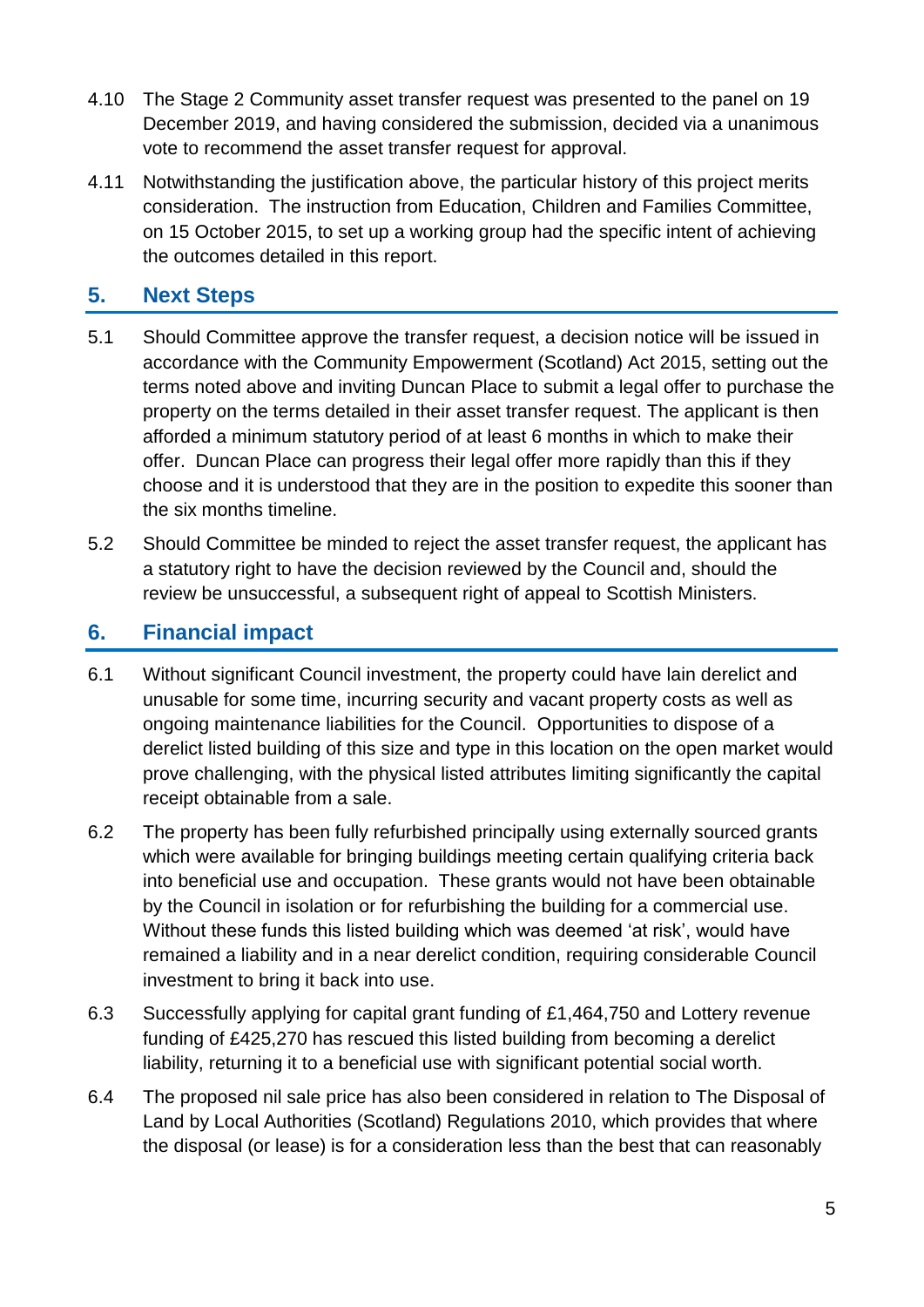be obtained, a Local Authority can dispose of the asset, provided it follows certain steps:

- It appraises and compares the costs and dis-benefits of the proposal with the benefits;
- It satisfies itself the proposed consideration for the disposal in question is reasonable; and
- It determines that the disposal is likely to contribute to the promotion or improvement of any one of: economic development or regeneration, health, social well-being, or environmental well-being, of the whole or any part of the area of the local authority or any person in the local authority area.
- 6.5 The Duncan Place proposals align with many Council commitments and contributes to these criteria therefore the proposed sale price is justifiable.

#### **7. Stakeholder/Community Impact**

- 7.1 Duncan Place has consulted widely in the community with regards to the future uses and services to be provided in the building. Results of the consultations form an important part of the Stage 2 CAT Business Case Submission which is available for reading using the link at 8.1 below.
- 7.2 Stakeholders involved in the working group and the CAT Panel comprised elected members, the chair of Leith Links Community Council, the North East Locality Manager and council officers involved with the project.
- 7.3 The ward members were actively involved in the Working Group and took a leading role in the CAT Panel.
- 7.4 An Integrated Impact Assessment was previously carried out and the outcomes reported to committee on 12 June 2018. A positive impact will result for many varied community and disadvantaged groups who intend making use of the building. A negative impact for the Council, community groups and other local groups would result if the project does not proceed.
- 7.5 The impacts on climate change were also reported earlier to committee, the outcomes being that the proposals will increase the city's resilience to climate change, helping to achieve a sustainable Edinburgh, as a result of reduced carbon emissions arising from the SEEP2 energy efficiency improvement works.

#### **8. Background reading/external references**

- 8.1 [Stage 2 Community Asset Transfer Request and Business Plan with Additional](https://www.edinburgh.gov.uk/downloads/download/14369/duncan-place-business-case-documents)  **[Documents](https://www.edinburgh.gov.uk/downloads/download/14369/duncan-place-business-case-documents)**
- 8.2 [CEC Community Asset Transfer Policy](https://www.edinburgh.gov.uk/downloads/file/26825/community-asset-transfer-policy)
- 8.3 [Community Empowerment \(Scotland\) Act 2015](http://www.legislation.gov.uk/asp/2015/6/contents/enacted)
- 8.4 [Education, Children and Families Committee 9 Dec 2014](https://democracy.edinburgh.gov.uk/Data/Education,%20Children%20and%20Families%20Committee/20141209/Agenda/item_79_-_closure_of_duncan_place_including_implications_for_leith_primary_school.pdf)
- 8.5 [Education, Children and Families Committee 6 Oct 2015](https://democracy.edinburgh.gov.uk/Data/Education,%20Children%20and%20Families%20Committee/20151006/Agenda/item_713_-_duncan_place_and_leith_primary_school.pdf)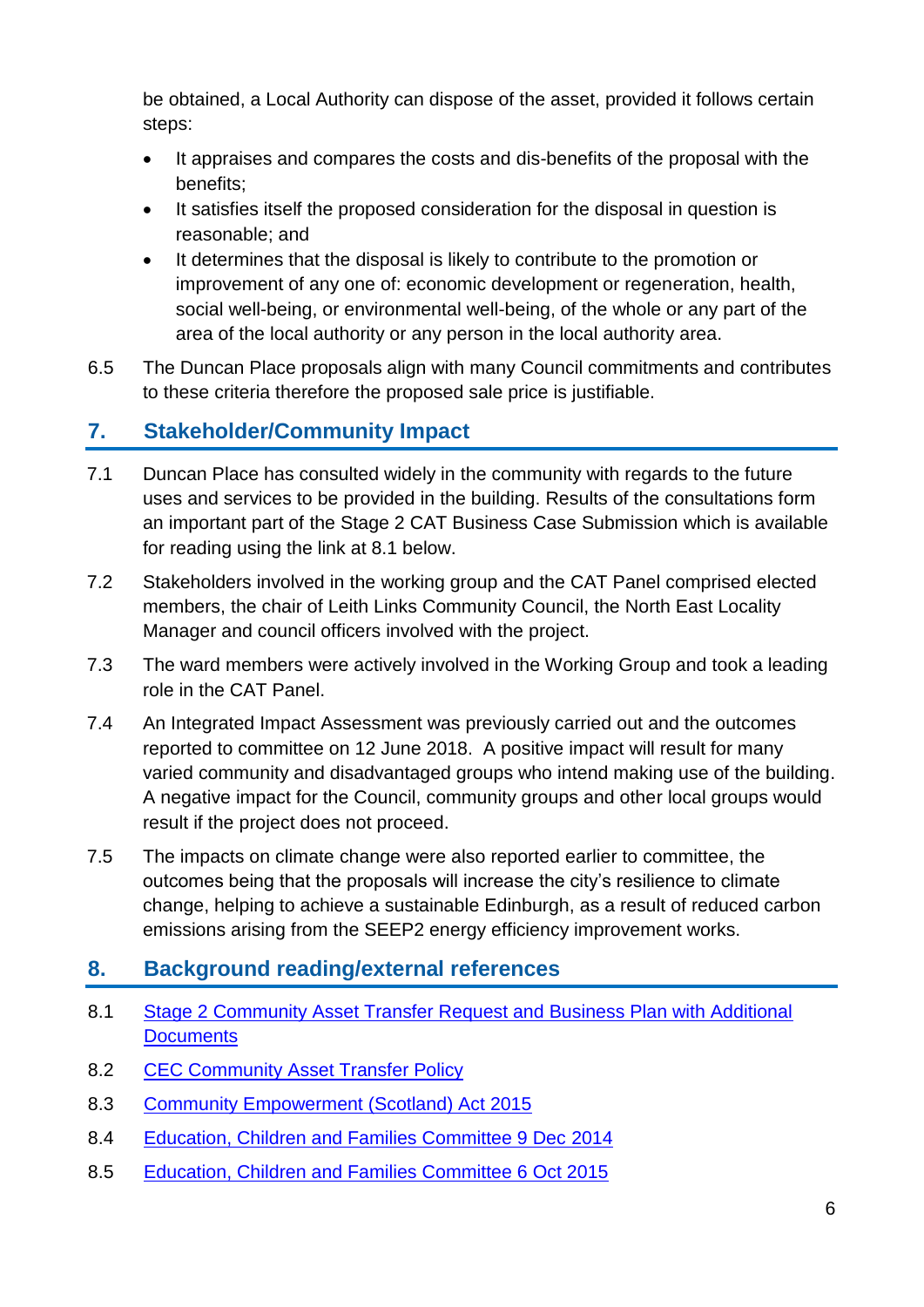- 8.6 [Education Children and Families Committee 22 May 18 -](https://democracy.edinburgh.gov.uk/Data/Education,%20Children%20and%20Families%20Committee/20180522/Agenda/item_61_-_business_bulletin.pdf) Business Bulletin
- 8.7 [Finance and Resources Committee 12 June 2018](https://democracy.edinburgh.gov.uk/Data/Finance%20and%20Resources%20Committee/20180612/Agenda/item_718_-_4_duncan_place_-_community_asset_transfer_update.pdf)
- 8.8 Duncan Place website: [http://duncanplace.org](http://duncanplace.org/)

#### **9. Appendices**

- 9.1 Location Plan
- 9.2 Duncan Place Floor Plans
- 9.3 Social Impact Assessment Diagram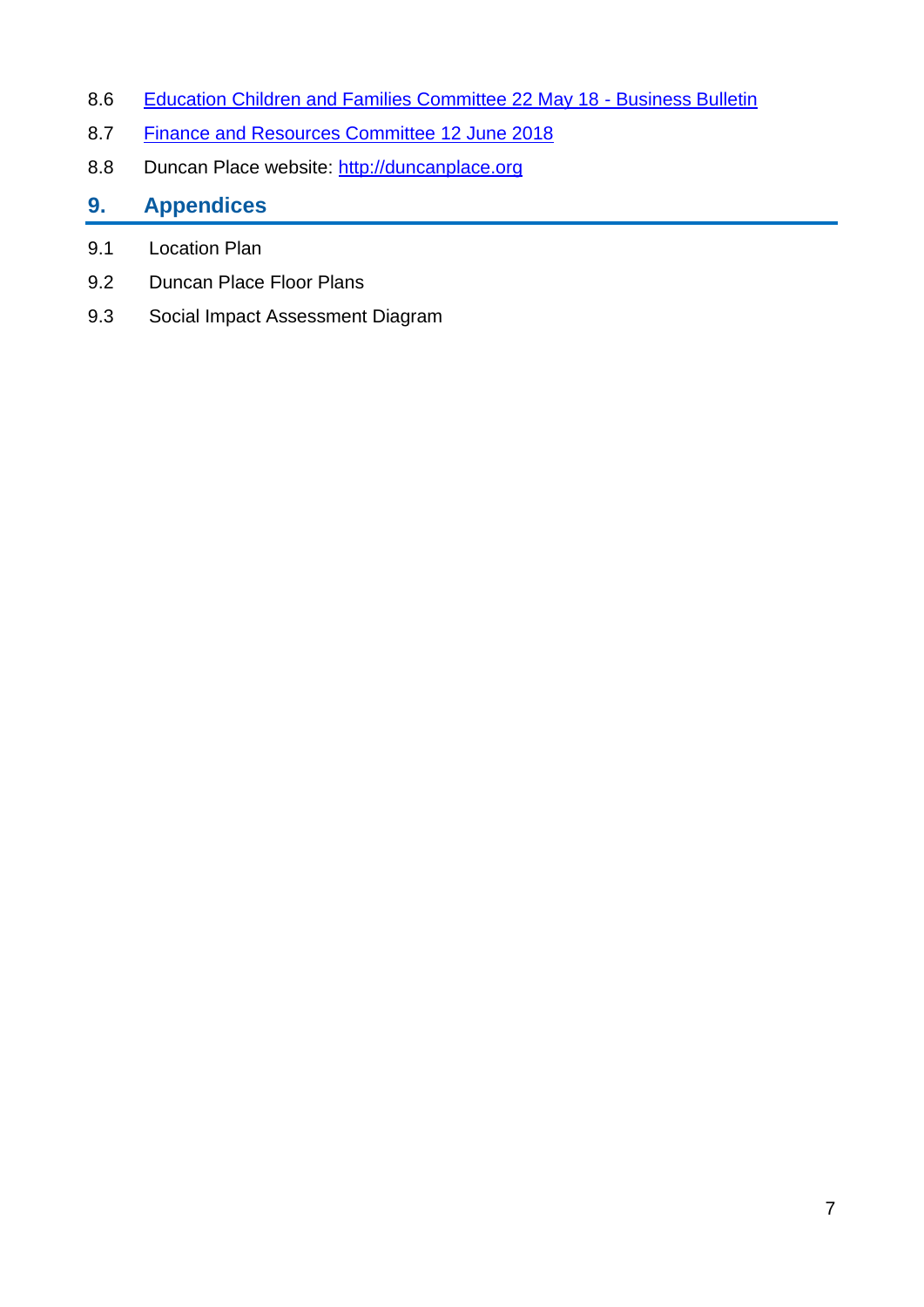

THIS MAP IS REPRODUCED FROM ORDNANCE SURVEY MATERIAL WITH PERMISSION OF ORDNANCE SURVEY ON BEHALF OF THE CONTROLLER OF HER MAJESTY'S STATIONARY OFFICE CROWN COPYRIGHT. UNAUTHORISED REPRODUCTION INFRINGES CROWN COPYRIGHT LI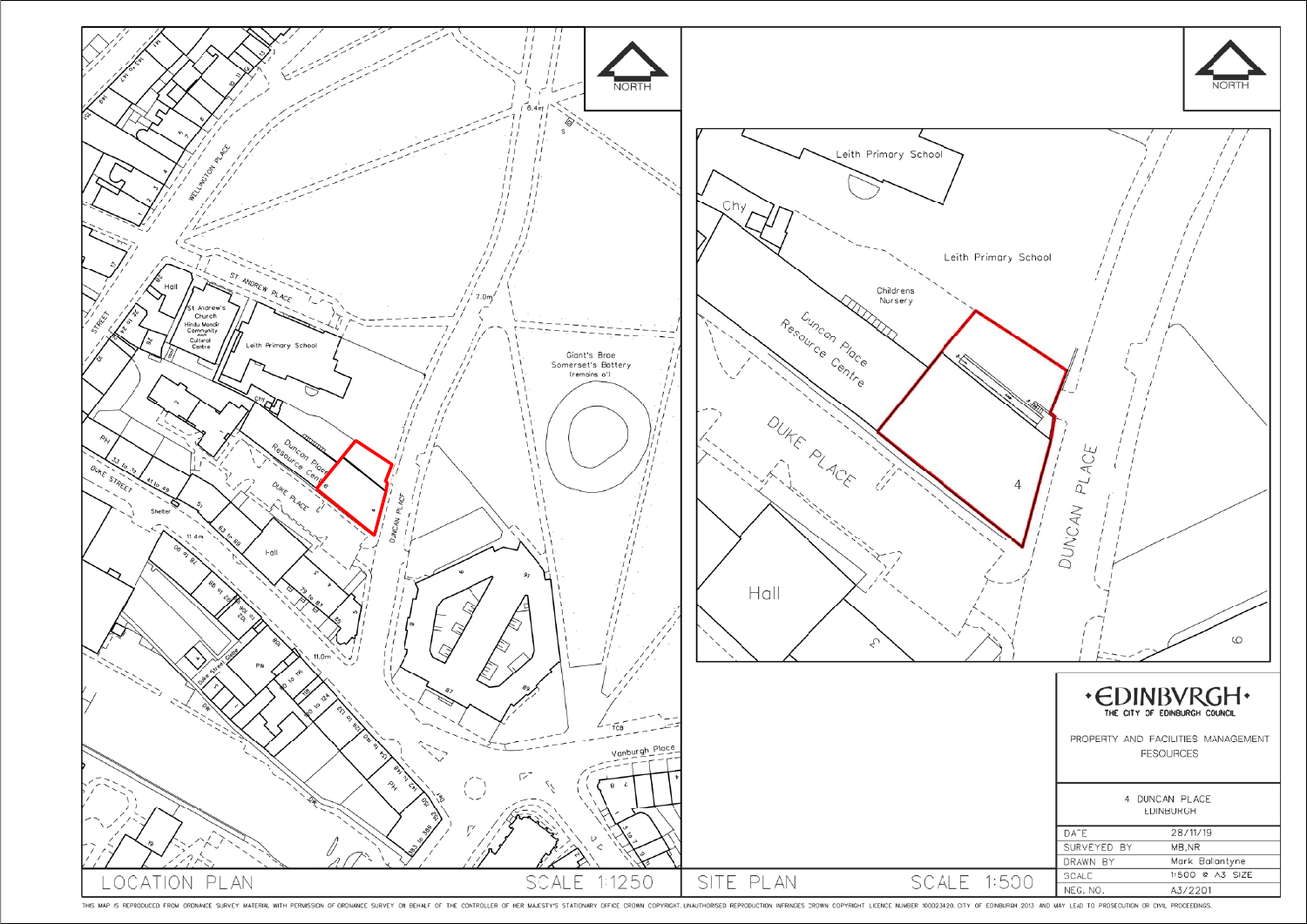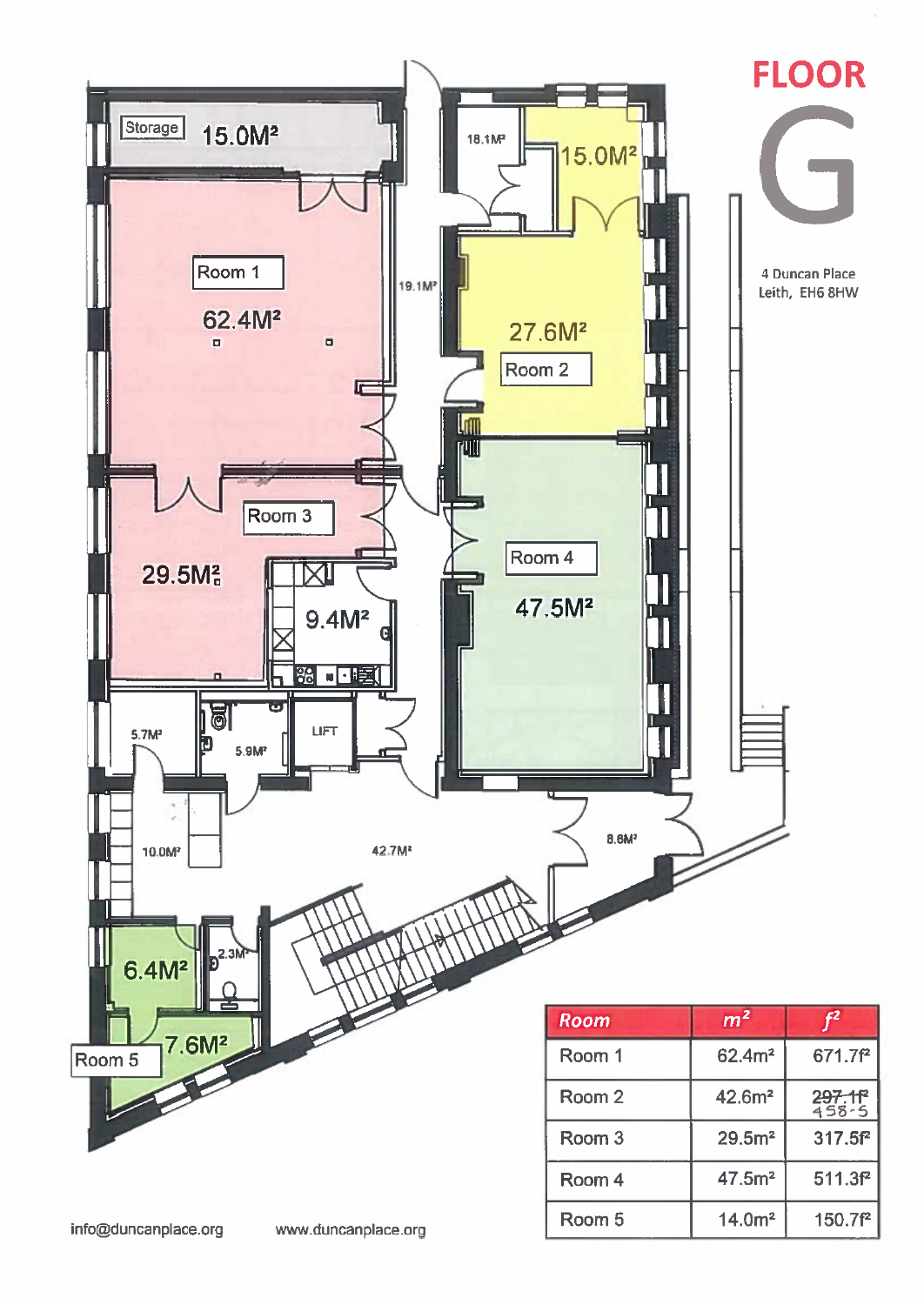



4 Duncan Place Leith. EH6 8HW

| Room    | m <sup>2</sup>     |                    |
|---------|--------------------|--------------------|
| Room 6  | 38.6 <sup>m²</sup> | 415.5 <sup>P</sup> |
| Room 7  | 47.6 <sup>2</sup>  | 512.4f2            |
| Room 8  | 45.8m <sup>2</sup> | 486.5f2            |
| Room 9  | 49.2 <sup>2</sup>  | 529.6f2            |
| Room 10 | 9.7 <sup>m²</sup>  | 104.4f2            |

www.duncanplace.org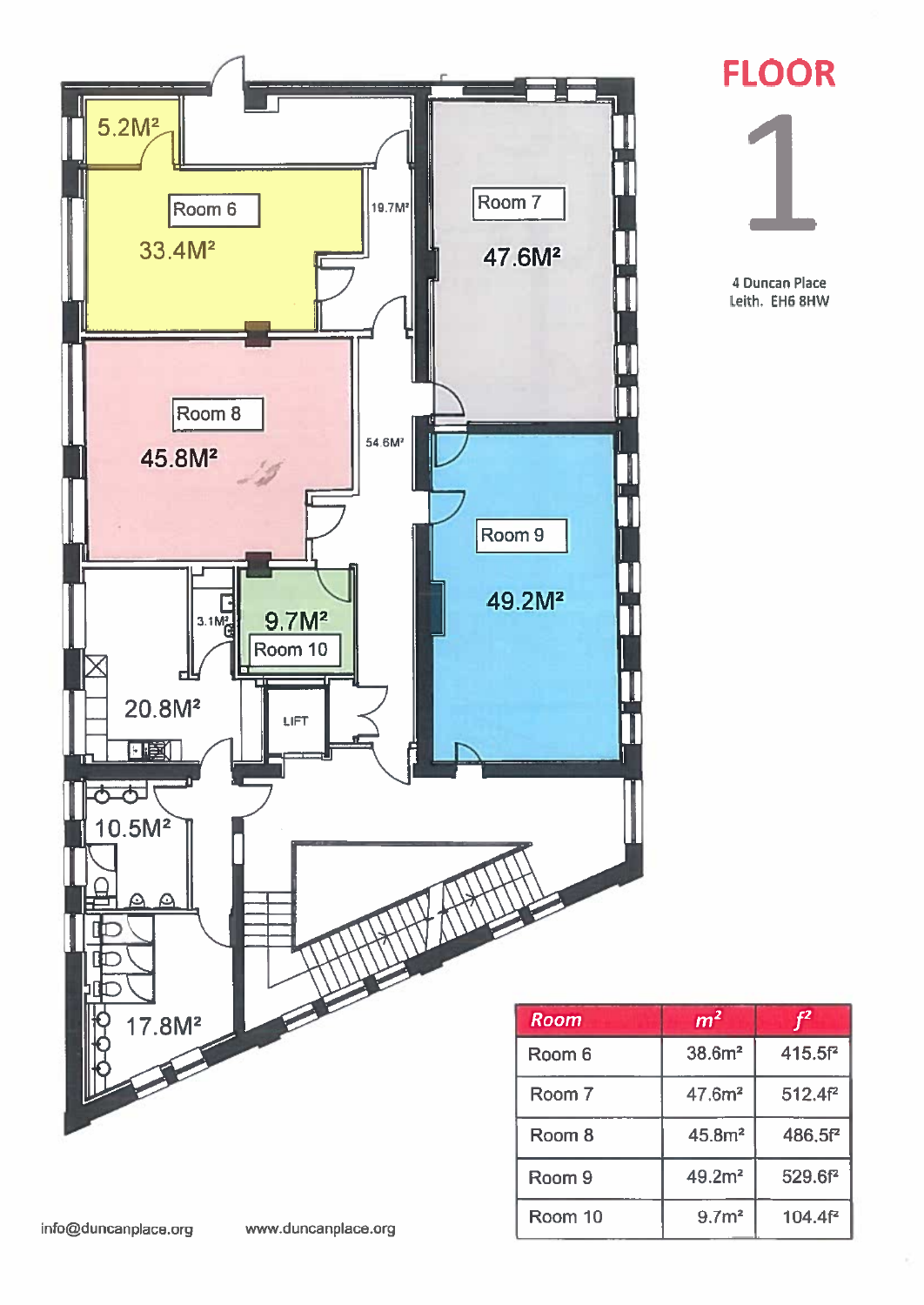

Duncan Place and any property agents give notice that: (I) the particulars are set out as a general outline only for the guidance of intending<br>purchasers or lessees, and do not constitute, nor constitute part of an offer o any representation or warranty whatsoever in relation to this praperty. Date of preparation of details: May 2019.